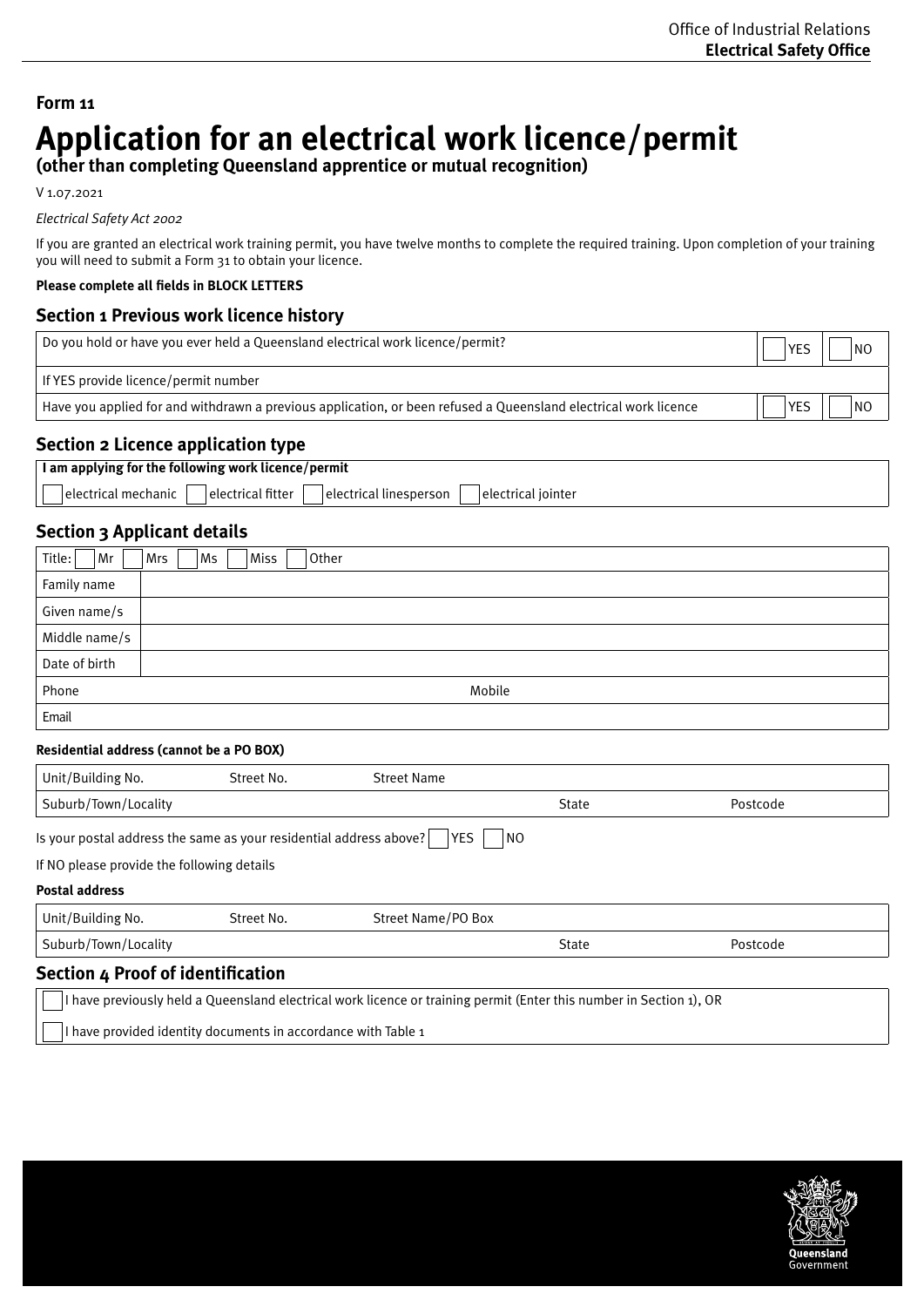# **Section 5 Resuscitation (CPR) and Pole Top Rescue (PTR)**

**Copies of certificates are not required to be provided with this application.** 

# **CPR is not required for an electrical work training permit**

## **For all applicants**

| If have been trained in resuscitation within the last twelve months and can provide a certificate of currency if required for auditing purposes. |
|--------------------------------------------------------------------------------------------------------------------------------------------------|
| CPR issue date                                                                                                                                   |

## **For electrical linesperson applicants only**

| $\Box$ I have been trained in pole-top or transmission tower rescue within the last twelve months and can provide a certificate of currency if<br>$\Box$ required for auditing purposes. |
|------------------------------------------------------------------------------------------------------------------------------------------------------------------------------------------|
| PTR issue date                                                                                                                                                                           |

# **Section 6 Type of application**

Complete only one of the following options (You will need to provide copies of certificates or other relevant documents)

| I hold a current Queensland electrical work licence and am applying for an additional class on that licence      |  |  |
|------------------------------------------------------------------------------------------------------------------|--|--|
| Licence number                                                                                                   |  |  |
| I am applying for a new electrical work licence on the basis of a licence expired longer than 12 months          |  |  |
| I have completed the skills maintenance requirements for my expired licence class within the previous two years. |  |  |
| Previous licence number<br>Expiry date                                                                           |  |  |
| I hold a tradesperson's certificate                                                                              |  |  |
| I hold a certificate of proficiency                                                                              |  |  |
| I hold a certificate or qualification obtained through an apprenticeship completed outside of Queensland         |  |  |
| I hold an Offshore Technical Skills Record (OTSR)                                                                |  |  |
| I completed an apprenticeship in Queensland more than three years ago                                            |  |  |

# **Section 7 Declaration**

I declare that the information contained in this application is, to the best of my knowledge, true and correct.

| Sion.<br>аште | Date |
|---------------|------|
|               |      |

# **Section 8 Fees**

Your application will not be processed until the prescribed fee has been paid. Please refer to the "Table of fees" at [eso.qld.gov.au](http://eso.qld.gov.au).

Please indicate your preferred method of payment below.

I wish to pay by credit card. You will receive an email directing you how to make payment. Please ensure that the email address you have provided in this application is correct. **Do not provide your credit card details on this form**. I wish to pay by cheque or money order (only available for mailed applications). Cheques and money orders are to be made payable to "The Electrical Safety Office".

Our office will retain part of the fee paid to offset processing costs if an application is refused or withdrawn. The refundable amount of the fee paid is shown in schedule 8 of the Electrical Safety Regulation 2013, available at [eso.qld.gov.au](http://eso.qld.gov.au). For further information phone: 1300 632 993.

# **Lodging your application**

The preferred method of application is by email to LPS@oir.qld.gov.au

Alternatively, you may lodge your application by mail to:

Electrical Safety Office Licensing Processing Services PO Box 820 Lutwyche Qld 4030

#### **Privacy statement**

The Electrical Safety Office is collecting your personal information in order to process your application for an electrical work licence/permit in accordance with the *Electrical Safety Act 2002*. Our office may be required to disclose your personal information to other Australian and New Zealand electrical regulators or as otherwise required by law. Your information will be disclosed to a third party contractor to print and send you your licence card, and licence renewal requests. This information may also be used to provide you with electrical safety updates, for statistical research, for auditing purposes, evaluation and reporting of our services. This includes publishing your licence details on the Electrical Safety Office online register.